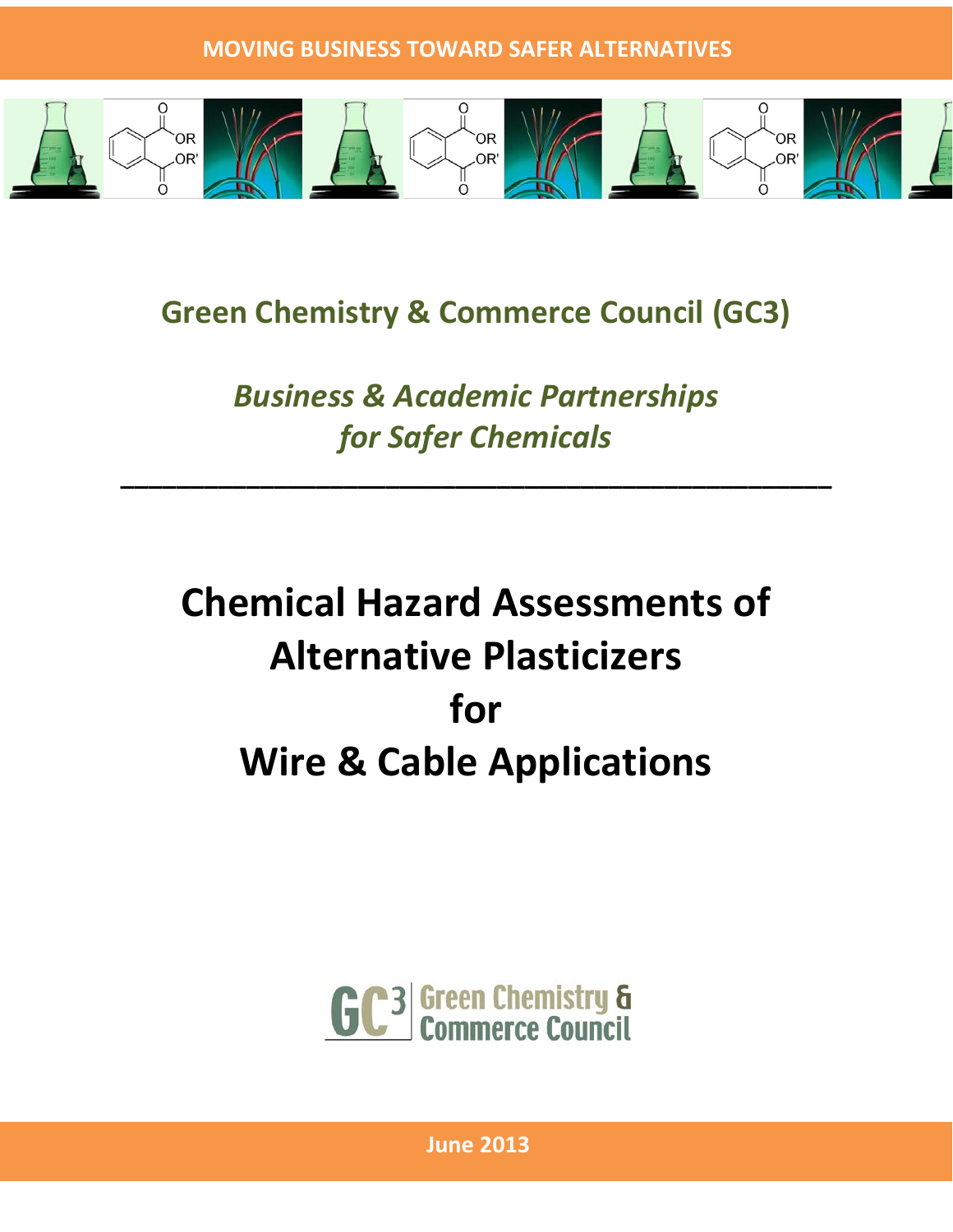## **Acknowledgements**

We are grateful to the GC3 members and other individuals listed below for their invaluable contributions to the work of the GC3 Business & Academic Partnership Project Group.

Michael Arsenault, EMC April Cesaretti, HallStar Barbara Hanley, HP **Patrick Harmon, BASF** Lauren Heine, Clean Production Action Helen Holder, HP Chuck Hoover, Teknor Apex **Ray Lizotte, Schneider Electric** Stephen O'Rourke, HallStar Cory Robertson, HP Margaret Whittaker, ToxServices

Bob Folsom, Dow Shari Franjevic, Clean Production Action Roger McFadden, Staples Greg Morose, Toxics Use Reduction Institute Brian Pentilla, Pacific Northwest Pollution Prevention Resource Center Albert Tsang, Dell

## **Author & Facilitator**

Monica Becker o[f Monica Becker & Associates Sustainability Consultants](http://www.monicabecker.com/) and the GC3 facilitated the GC3 Business & Academic Partnership Project Group and wrote this report.

**The Green Chemistry and Commerce Council (GC3)** is cross sectoral, business-to-business network of more than 80 companies and other organizations that work collaboratively to promote green chemistry and design for environment (DfE) practices in industry. The GC3 is a project of the Lowell Center for Sustainable Production at the University of Massachusetts Lowell.

Green Chemistry & Commerce Council c/o Sarah Shields Lowell Center for Sustainable Production University of Massachusetts Lowell One University Avenue Lowell, MA 01854 (978) 934-2997 Sarah\_Shields@uml.edu [www.greenchemistryandcommerce.org](http://www.greenchemistryandcommerce.org/)



UNIVERSITY OF MASSACHUSETTS LOWELL

This document is available a[t http://www.greenchemistryandcommerce.org/publications.php](http://www.greenchemistryandcommerce.org/publications.php)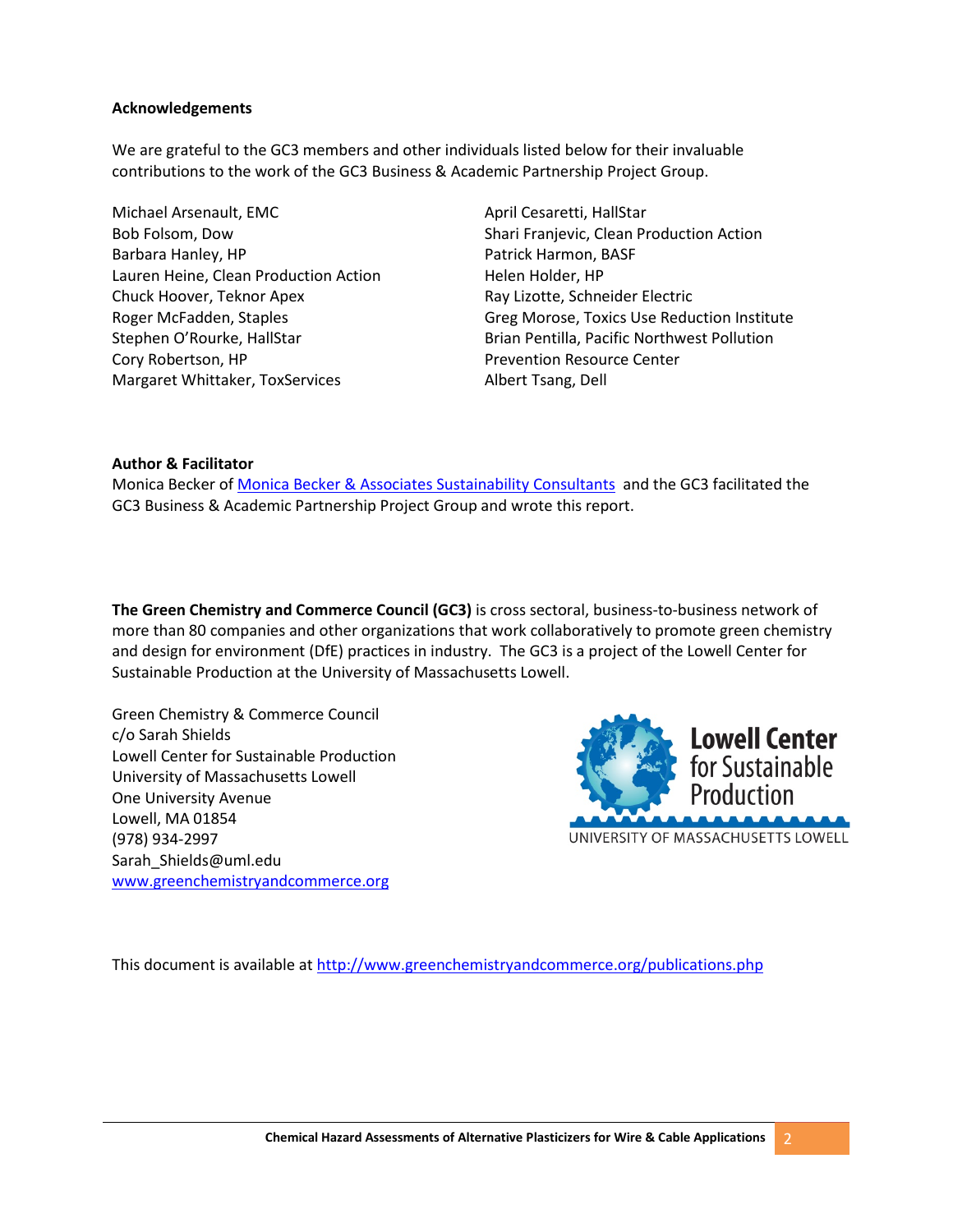# **Background**

Following the 2010 GC3 Innovators Roundtable, a project group was formed to develop and pilot a new type of collaboration between companies and universities to evaluate safer alternatives to toxic chemicals. The goal was to generate robust assessments of alternatives to support chemical substitution decision-making by GC3 companies and their supply chain partners, through pooling of knowledge, data and funds.

The model was developed through a pilot project focused on identifying and evaluating alternatives to a phthalate plasticizer of concern in wire & cable applications -- DEHP (Di(2-ethylhexyl)phthalate).

#### **Results**

This report contains the results of hazard assessments of nine plasticizers, conducted as part of this collaborative effort. The hazard assessments were conducted using Clean Production Action's (CPA) GreenScreen™ [for Safer Chemicals chemical hazard assessment method,](http://www.cleanproduction.org/Greenscreen.php) and were conducted by the toxicology and risk assessment firm [ToxServices.](http://www.toxservices.com/) ToxServices is licensed by CPA to conduct GreenScreen™ assessments. The GC3 project group offered comments and additional data in response to draft assessments produced by ToxServices, and ToxServices considered this input when developing final versions of each assessment.

Four of the nine assessments — for DEHT, DOZ, Hexamoll® DINCH®, and TEHTM — were subjected to a verification process (i.e., a rigorous peer review) by CPA, which entailed a review by a CPA-contracted toxicologist and further refinements to the GreenScreens™ by ToxServices. The other five assessments have not been verified and are considered *draft* assessments.

GreenScreen™ assessments of Dow's Ecolibrium™ and HallStar's Dioplex™ and Paraplex™ plasticizers have not been verified and the reports are redacted. Unlike the other six plasticizers assessed in this project — which consist of a single chemical — these three products are formulations of multiple chemical ingredients. The manufacturers did not disclose the identities of the ingredients to the GC3 project group. Instead, the manufacturers provided chemical ingredient information to ToxServices under a non-disclosure agreement (NDA) and ToxServices issued redacted assessment reports.

Tables 1 and 2 below list the plasticizers evaluated, the GreenScreen™ benchmark scores and provide links to the full GreenScreen™ assessments. Table 1 lists the verified assessments; Table 2 the draft assessments.

These GreenScreens™ are being offered publicly to inform companies' chemical substitution decisions and to other stakeholders that are interested in learning more about these plasticizers. *Neither CPA nor the GC3 permit the use of these GreenScreen*™ *results to make product marketing claims.*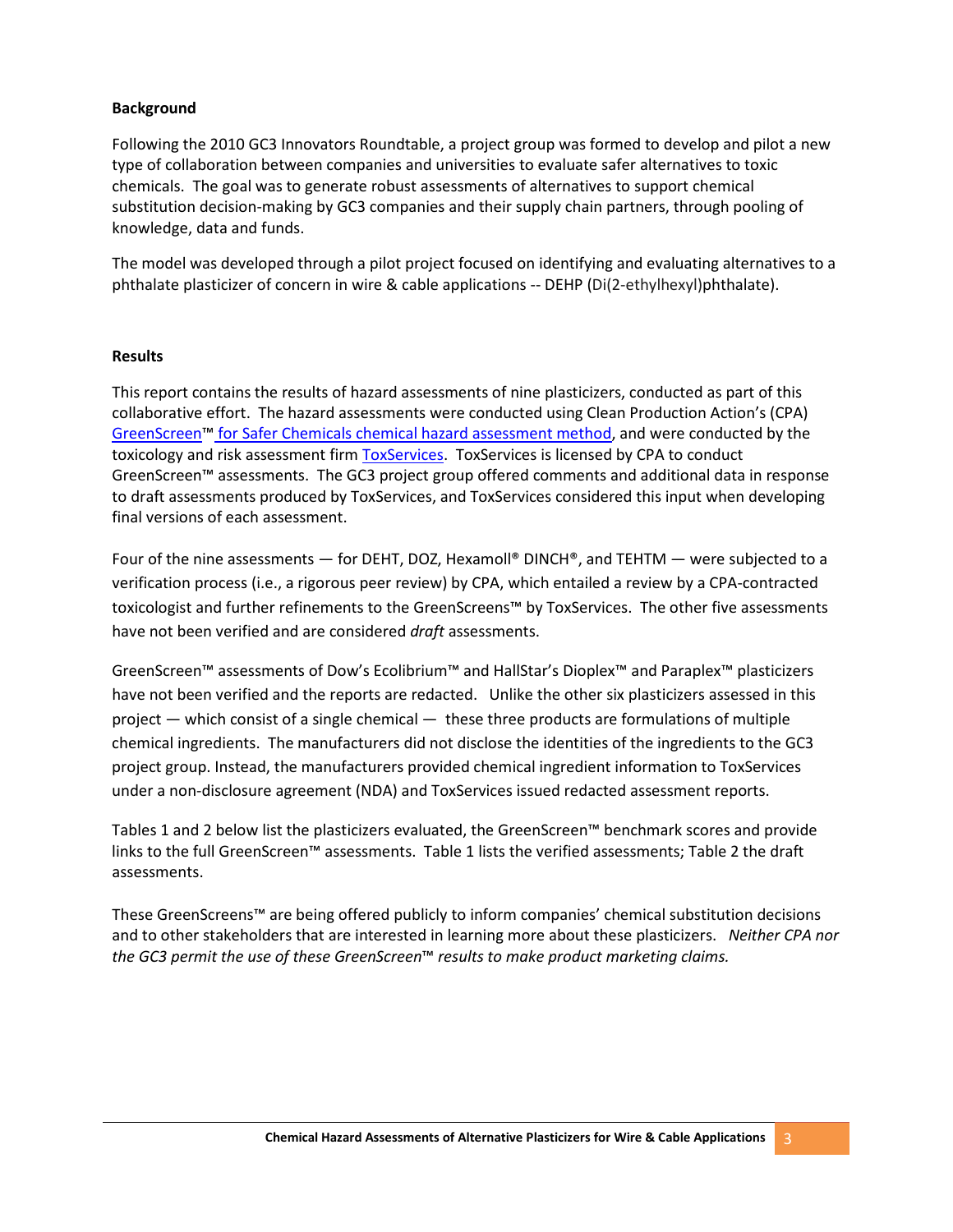| <b>Plasticizer</b><br><b>Acronym</b> | <b>Chemical</b><br><b>Name</b>             | <b>CAS No.</b>                                                                 | <b>GreenScreen</b><br><b>Benchmark (see</b><br>explanations<br>below) | <b>Notes</b>                                                       | <b>Link to</b><br><b>GreenScreen</b><br><b>Assessments</b> |
|--------------------------------------|--------------------------------------------|--------------------------------------------------------------------------------|-----------------------------------------------------------------------|--------------------------------------------------------------------|------------------------------------------------------------|
| <b>DEHT</b><br>(Eastman<br>168)      | $Di(2-$<br>ethylhexyl)<br>terephthalate    | 6422-86-2                                                                      | 3 <sub>DG</sub>                                                       | Data gaps for<br>neurotoxicity and<br>respiratory<br>sensitization | <b>Verified</b><br><b>GreenScreen</b>                      |
| Hexamoll®<br><b>DINCH®</b><br>(BASF) | Diisononyl<br>cyclohexanedi<br>carboxylate | 166412-78-8<br>(outside the<br>$U.S.$ ),<br>474919-59-0<br>(inside the<br>U.S. | $7*$                                                                  | Moderate endocrine<br>activity                                     | <b>Verified</b><br><b>GreenScreen</b>                      |
| <b>DOZ</b>                           | $Bis(2-)$<br>ethylhexyl)<br>azelate        | $103 - 24 - 2$                                                                 | U                                                                     | Data gaps for cancer<br>and endocrine activity                     | <b>Verified</b><br><b>GreenScreen</b>                      |
| <b>TEHTM</b>                         | Tris $(2 -$<br>ethylhexyl)<br>trimellitate | 3319-31-1                                                                      | $\cup$                                                                | Data gaps for cancer<br>and endocrine activity                     | <b>Verified</b><br><b>GreenScreen</b>                      |

**Table 1. Results of** *Verified* **GreenScreen assessments**

**\***BASF toxicologists disagree with the assessment of endocrine activity for Hexamoll® DINCH®. Their assessment is that Hexamoll® DINCH® is not endocrine active, that the endpoint for endocrine activity should be scored as "Low", and that the GreenScreen Benchmark should be 3 or higher. BASF states that their assessment is supported by the published opinions of a number of government and scientific authoritative bodies, including the European Food Safety Authority (EFSA). [BASF's detailed comments](http://www.greenchemistryandcommerce.org/documents/BASFcommentsonfinalGreenScreenassessmentofHexamollDINCH.pdf) can be found on the GC3 website.

|  |  |  | Table 2. Results of Draft (i.e., unverified) GreenScreen assessments |
|--|--|--|----------------------------------------------------------------------|
|--|--|--|----------------------------------------------------------------------|

| <b>Plasticizer</b><br><b>Acronym</b>                                 | <b>Chemical</b><br><b>Name</b>                                                   | <b>CAS No.</b> | <b>GreenScreen</b><br><b>Benchmark (see</b><br>explanations<br>below)              | <b>Notes</b>                                                                               | Link to<br><b>GreenScreen</b><br><b>Assessments</b> |
|----------------------------------------------------------------------|----------------------------------------------------------------------------------|----------------|------------------------------------------------------------------------------------|--------------------------------------------------------------------------------------------|-----------------------------------------------------|
| <b>DPHP</b>                                                          | Di(2-Propyl<br>Heptyl)<br>phthalate                                              | 53306-54-0     | $U^{**}$                                                                           | Data gaps for cancer<br>and endocrine activity                                             | <b>Draft</b><br><b>GreenScreen</b>                  |
| <b>DINP</b>                                                          | Diisononyl<br>phthalate                                                          | 68515-48-0     | $1***$                                                                             | High endocrine<br>activity,<br>developmental and<br>reproductive toxicity                  | <b>Draft</b><br><b>GreenScreen</b>                  |
| <b>Dow</b><br>Ecolibrium™                                            | <b>Modified</b><br>vegetable oil<br>derivatives<br>(confidential<br>formulation) | Confidential   | 4 Formulations<br>BM 3 for 3 form.**<br>BM 2 for 1 form.*                          | The BM for the<br>formulation is for the<br>monomer with the<br>lowest GS BM score         | Draft, Redacted<br><b>GreenScreen</b>               |
| <b>HallStar</b><br>Dioplex <sup>™</sup> and<br>Paraplex <sup>™</sup> | Polymeric<br>adipate<br>(confidential<br>formulation)                            | Confidential   | 5 chemical<br><i>ingredients</i><br>BM 3 for 4<br>ingred.**<br>BM 2 for 1 ingred.* | The BM 2 chemical is a<br>fatty alcohol monomer<br>with moderate<br>developmental toxicity | Draft, Redacted<br>GreenScreen                      |